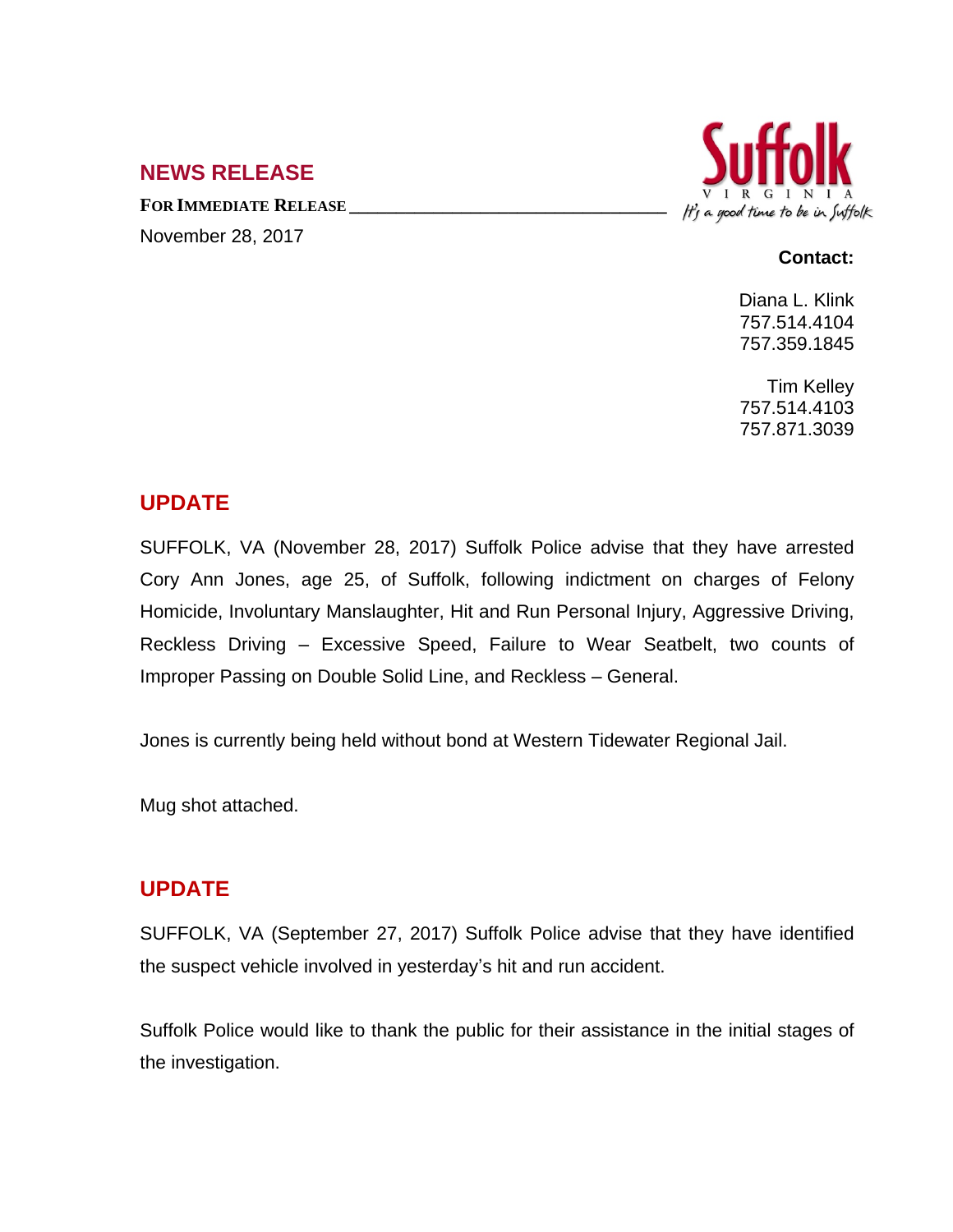The incident remains an active investigation and charges are pending the conclusion of the investigation.

No additional information is available at this time.

## **UPDATE**

SUFFOLK, VA (September 27, 2017) Suffolk Police advise that they are investigating the accident as a hit and run incident.

Suffolk Police ask that anyone who has any information regarding the incident contact the Suffolk Police Department at 757-925-2030.

The incident remains under investigation and no additional information is available.

## **UPDATE**

SUFFOLK, VA (September 26, 2017) Suffolk Police advise that the victim in this afternoon's fatal accident has been identified as Hope Tara Parham, age 46, of Suffolk, Virginia.

Suffolk Police ask that any witnesses to the accident or residents or businesses owners who have surveillance video of the Holland Road area in the vicinity of the accident contact Suffolk Police at 757-925-2030.

The accident remains under investigation.

The roadway at this location remains closed as of 9 p.m. and is not expected to reopen for several hours.